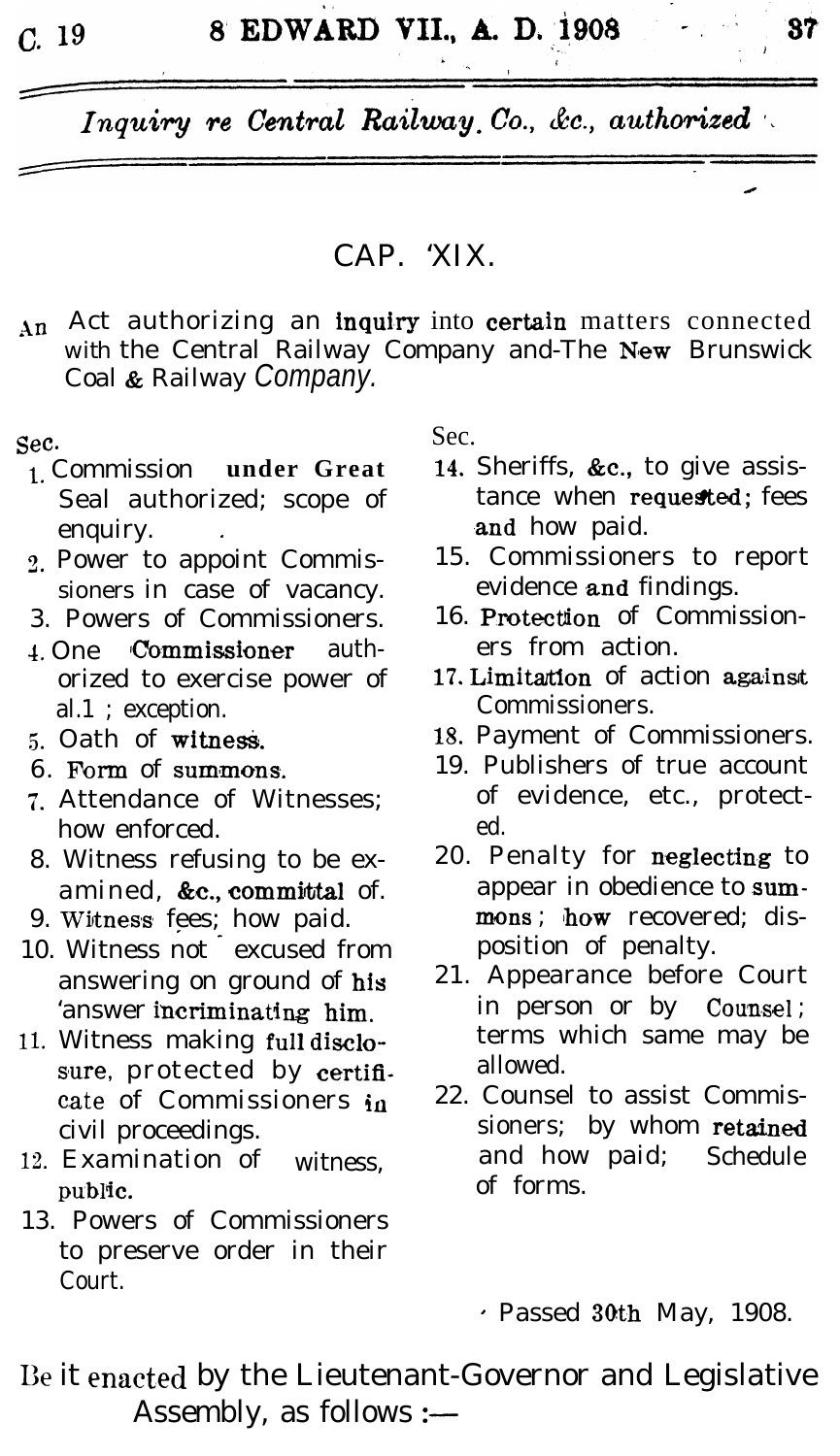The Lieutenant - Governor is hereby empowered by  $1_{-}$ and with the advice and consent of the Executive Council. to cause a Commission or Commissions to issue under the Great Seal to three persons, one of whom shall be a Judge of the Supreme Court or County Court, or a Barrister of not less than ten years' standing, to hold an investigation or inquiry into:

 $(a)$  The expenditure of all moneys of the Province, granted since the first day of January, A. D. 1901, either as subsidies or otherwise in connection with the Railway from Norton to Chipman, and the, Railway from Chipman to Minto, and the' branches thereof:

(b) The issue and sale, pledge, hypothecation or other dealing by The New Brunswick Coal & Railway Company, or by any person or persons acting or purporting to act on its behalf, of or with all bonds and debentures guaranteed by or on behalf of the Province and issued or purporting to be issued by The New Brunswick Coal & Railway Company, or by the Commissioners of The New Brunswick Coal & Railway Company, the guaranteeing of the said bonds or debentures by or on behalf of the Province, and the expenditure of the moneys obtained by such sale. pledge, hypothecation or other dealing of or with the said bonds and debentures:

 $(c)$  The expenditure of, all moneys made by The New Brunswick Coal & Railway Company, upon or in connection with the Central Railway previous to the purchase of the same by the said Company;

(d) The purchase of the Central Railway by The New Brunswick Coal & Railway Company from the

38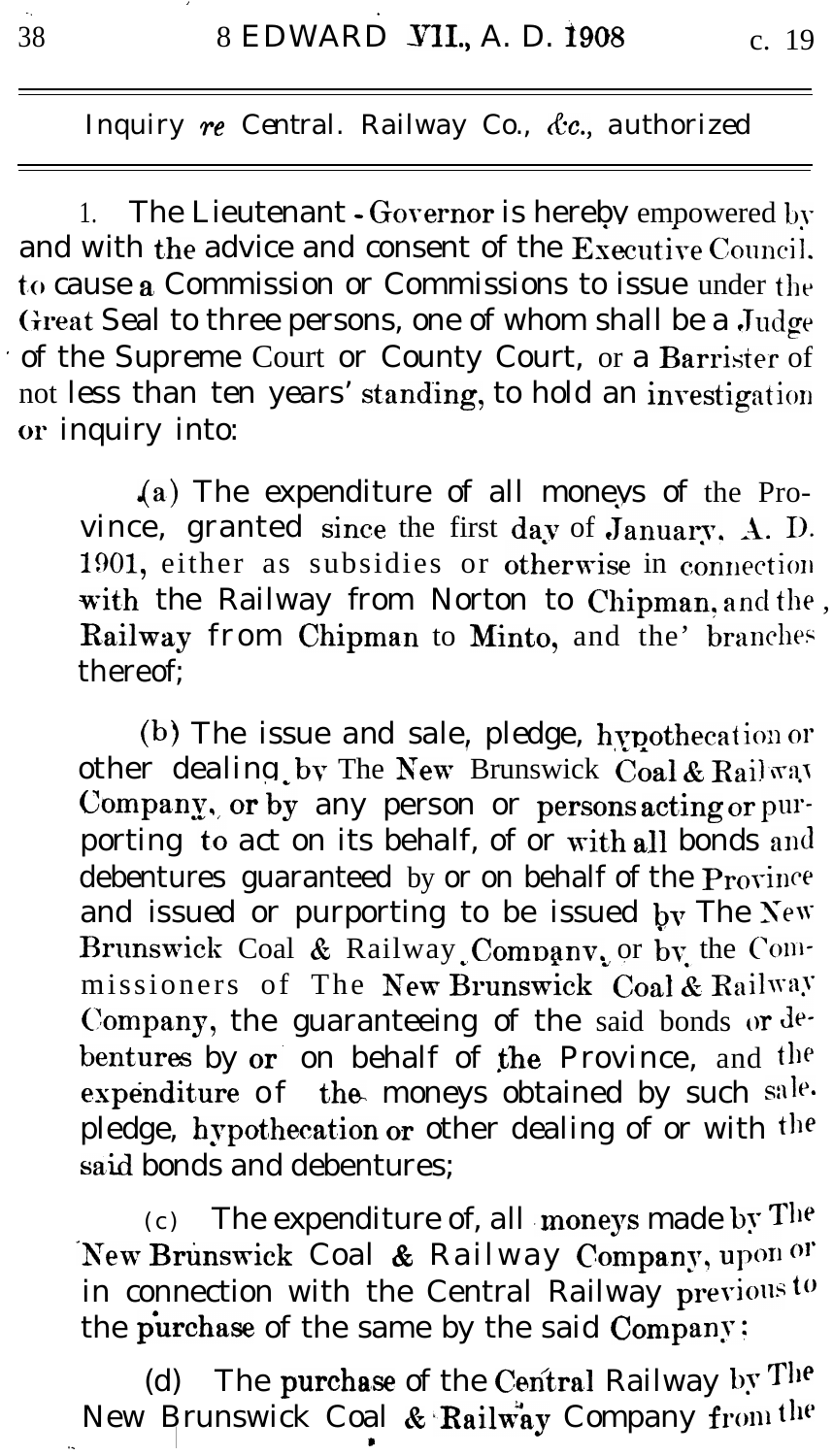Central Railway Company, and the facts and circumst ances connected with such purchase ;

(e) The money payment or satisfaction received by the holders thereof, or by any other person or persons acting or purporting to act for them, or any of them, on account of, or in connection with the bonds or debentures outstanding against the Central Railway at the time of the purchase of the said Railway by The New Brunswick Coal & Railway Company;

(f) The money payment or satisfaction received by The Central Railway Company or by the -Shareholders thereof, or by any person or persons acting or purporting to act on behalf of The Central Railway Company, or the Shareholders thereof, or any of such Shareholders, in connection with the sale or transfer of the Central Railwav by The Central Railway Company to The New Brunswick Coal- & Rail-way Company;

(g) The receipts and revenues and the expenditures, whether made for working expenses or otherwise in connection with the railways and the branches thereof, taken over by the Province from The New Brunswick Coal & Railway Company, from the time they were so taken over;

(h) The amount for which the railways and the branches thereof taken over by the Province from The New Brunswick Coal & Railway Company could, at their present standard of construction, have reasonably been constructed;

(i) All negotiations and transactions, relating to the foregoing subjects of inquiry, which were carried

39.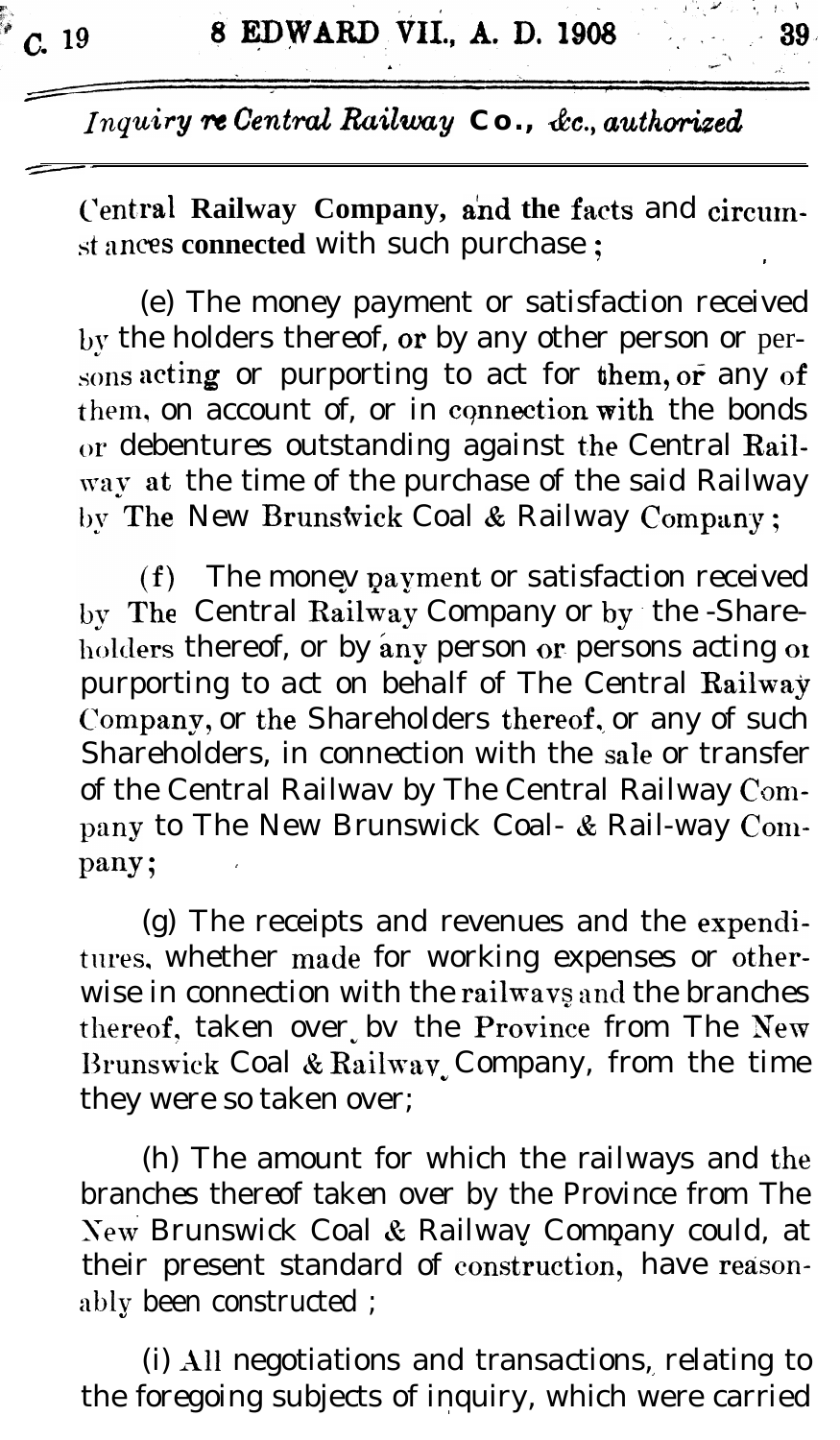on or took place between The New Brunswick Coal & Railway Company and The Central Railway Company or either thereof or any officer of either thereof or any person acting or purporting to act on behalf of the said Companies, or either thereof. or on behalf of any officer or shareholders of the said Companies or either thereof, and the Government of New Brunswick or any member or officer thereof or person acting or purporting to act on behalf of the Government of New Brunswick or of any member or officer thereof, and the facts and circumst ances connected with such negot i at i ons or transactions.

2. As often as any vacancy occurs in the office of a Commissioner acting under this' Act, by reason of such Commissioner dving. resigning or declining or becoming incapable to act,' the Lieutenant-Governor-in-Council may. from time to time, fill up such vacancy.

3. The Commissioners shall have, for the purposes of such investigation or inquiry to "be instituted by them in pursuance of this Act, all such powers, rights and privileges as are vested in His Majesty's Supreme Court for the Province or in any Judge thereof, on the occasion of any action or suit in respect of the following matters:

(a). The enforcing the attendance of witnesses and examining them on oath, affirmation or otherwise, as the Commissioners may think fit;

(b). The compelling of the production of books. papers or documents which, in the opinion of the Commissioners, are necessary to be produced;

to (c). The ndjourning the Court from time time and from place to place within the Province.<sup>85</sup> the Commissioners may deem necessary;

40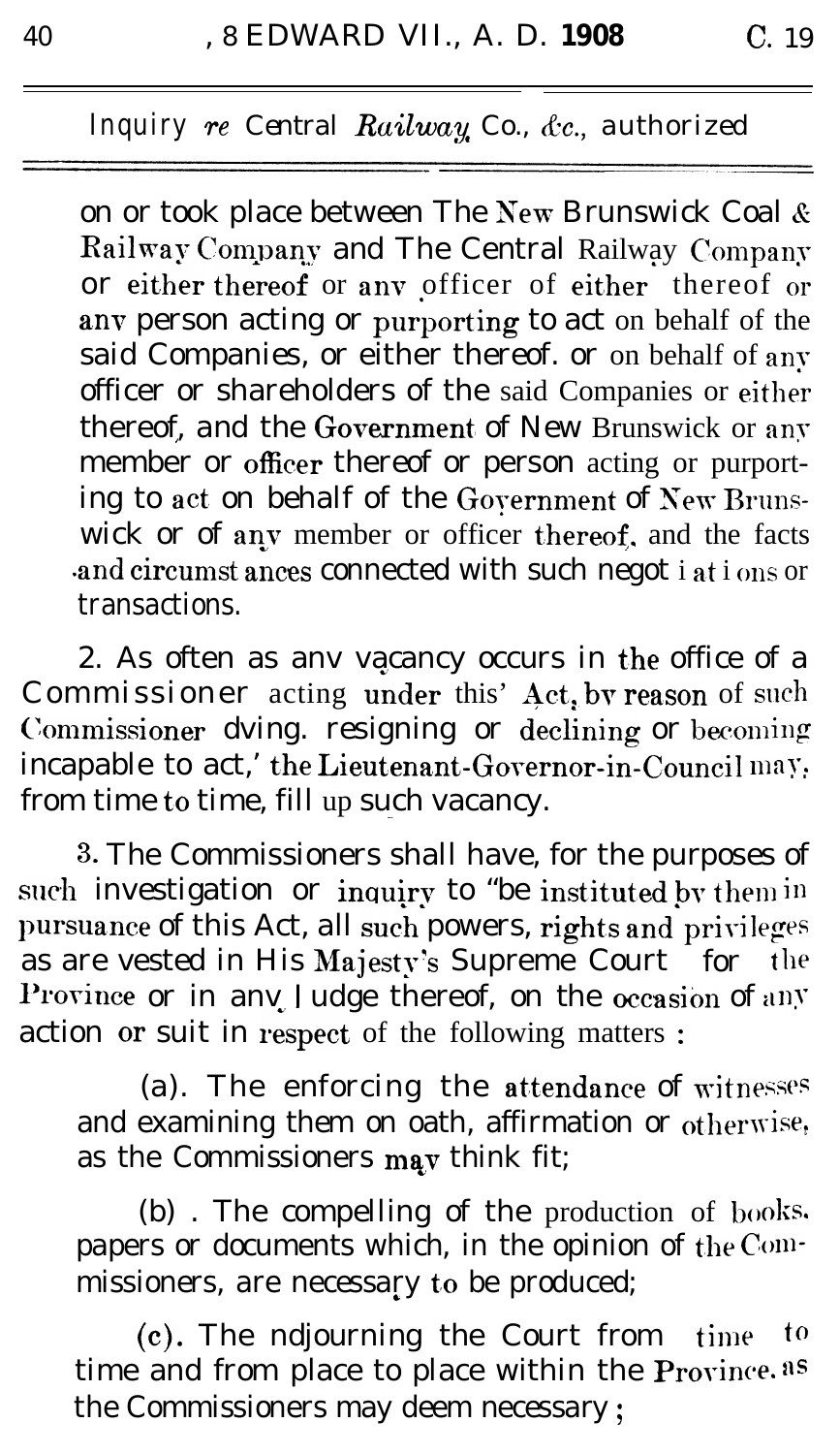$C.$  19

-

41

Inquiry re Central Railway Co., &c., authorized

(d). The punishing of persons guilty of contempt.

4. Any one Commissioner may administer the oath to  $_{21}$  witness, may issue summons or warrants for witnesses and,  $^{\circ}$ with the consent of his co - Commissioners, may, sitting alone, hold investigations or inquiries for the purposes of this Act, and exercise all the **powers** which by this Act may, when the Commissioners are sitting together, 'be exercised by all or either of- them, except only the power of punishing persons guilty of contempt, which. power shall not be exercised by one \*Commissioner sitting alone, unless by the order of the Attorney General.  $\bullet$ 

5. The oath or affirmation to be administered to a witness shall be as follows:

"1 do swear that the evidence I shall give towhing the matter OF this **inquiry shall be the truth, the** n-hole truth, and nothing but the truth, so help me  $God.$ "

**6.** The summons to a witness may be in form "A" in the Schedule to this Act, and one or more witnesses may be included in the same summons. The summons may be served by **any person at any** place within the Province.

7. If any person summoned as a witness neglects or refuses to appear at the time and place appointed by the summons, and no excuse which, in the opinion of the Commissioners is sufficient, is offered -for such neglect or refusal then, after proof on oath or affirmation to the satisfaction of the Commissioners of the summons having been served upon such person either personally or by leaving the same for him with some adult person at his last or most usual place of abode, the Commissioners may issue their warrant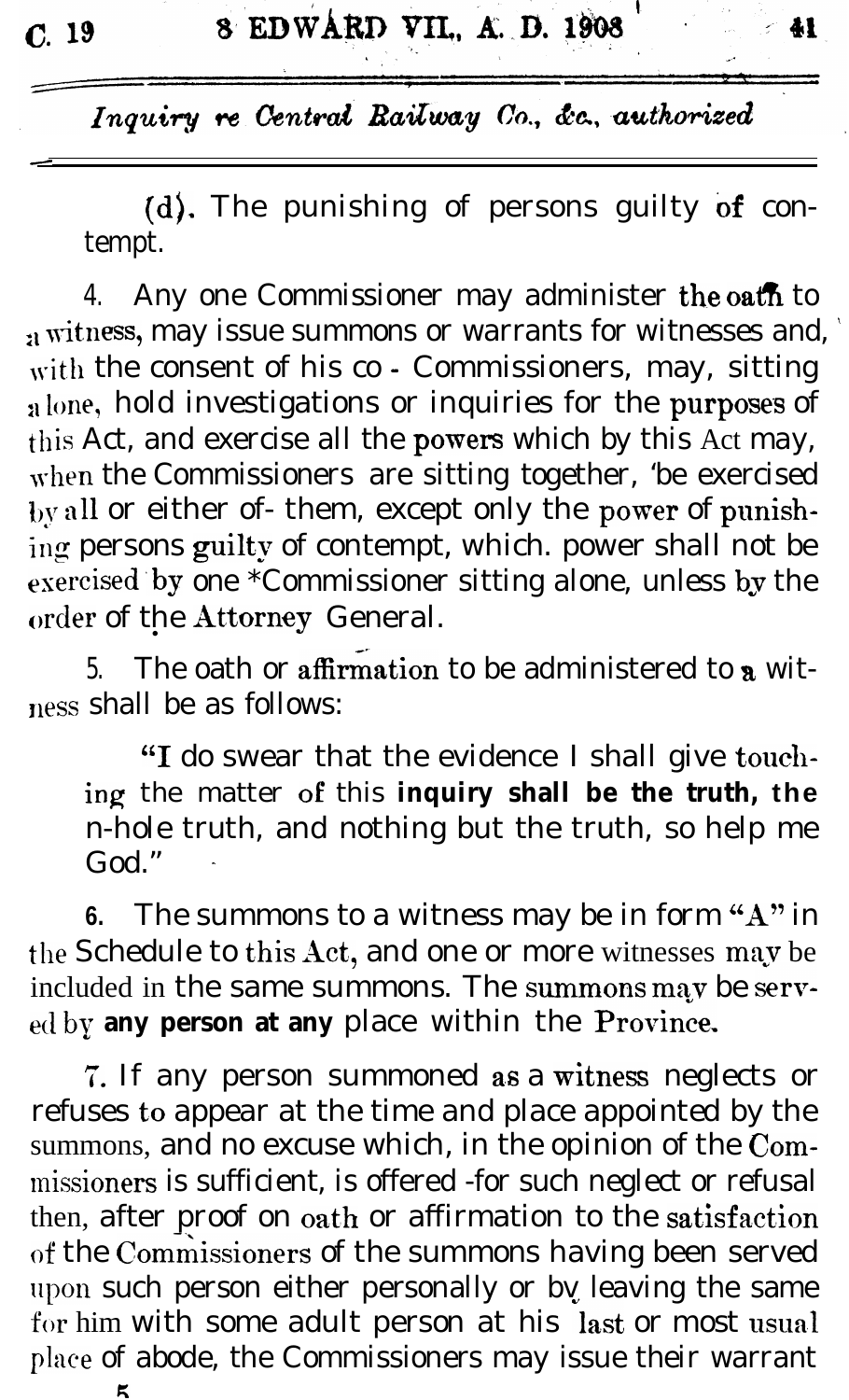wholly within or without, or partly within and partly without, the County of which such officer is a Sheriff or Constable.

8. If any person, being before the Commissioners either in obedience to the summons aforesaid or by virtue of the warrant aforesaid, or being brought by the Sheriff or gaoler, after commitment, as hereinafter provided, shall refuse to be examined upon oath or affirmation concerning any matter which, in the opinion of the Commissioners, is relevant to the inquiry or investigation or refuses to take the oath or affirmation aforesaid, or, having taken the oath or affirmation, refuses to answer all such questions as are then put to him by the Commissioners and which in the opinion of the Commissioners are relevant to the matter to be inquired into or investigated by them, without offering any excuse for his refusal which, in the opinion of the Commissioners, is sufficient, refuses to produce all or any books, documents and papers which he may, by the Commissioners, be required to produce either in and by the summons aforesaid or by direction of the Commissioners upon such hearing, the Commissioners may, by warrant in Form. " $C<sup>n</sup>$  in the Schedule to this Act, commit the person so  $T<sup>e</sup>$ .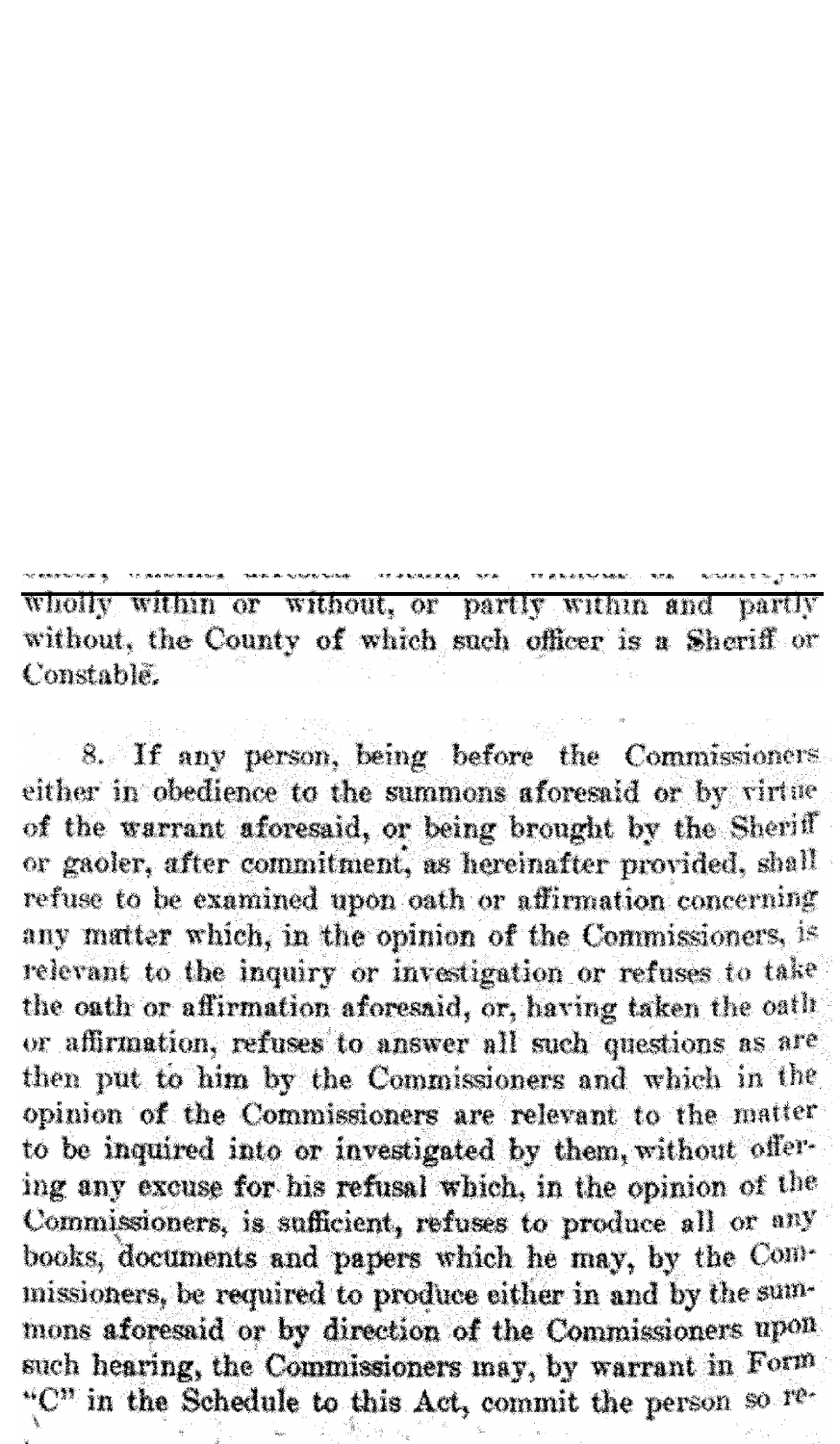$C.19$ 

## Inquiry re Central Railway Co., &c., authorized

fusing, to the common gaol of the County in which the Commissioners may then be holding their Court, there to remain and be imprisoned for any term, not exceeding thirty days, which shall be by the Commissioners adjudg- $_{\text{ed}}$  and specified in said warrant, and in case any person be imprisoned under and by virtue of such last mentioned warrant the Commissioners shall hold their court at some place within the same County in which such person is imprisoned on the last day of the term for which such person has been so imprisoned, and 'the Sheriff or gaoler in whose custody such person then is shall. on such last day of the term of imprisonment, bring such person in custody before the Commissioners at such hour as the Commissioner's may verbally or in writing direct:, then and there to be further examined before the Commissioners, and if such person then and there persists in his former refusal, the Commissioners may, by warrant in Form " $C$ " in the Schedule to this Act, recommit him to the said goal for any further period, not exceeding thirty days, and so on, from time to t ime, until such person being brought before the Commissioners ceases to persist in such refusal.

9. All persons summoned to attend. and attending bef ore the Commissioners upon summons, shall be entitled to their reasonable expenses, and the amount thereof shall be fixed and determined by the Commissioners and shall be paid by warrant of the Lieutenant-Governor on the certificate of the Commissioners.

**10.** No witness shall be excused from answering any question put to him on such investigation or inquiry, on the ground that the answer to such question shall or may tend to incriminate him.

**11.** Any person examined as a witness in any inquiry under this Act who, in the opinion of the Commissioners.

43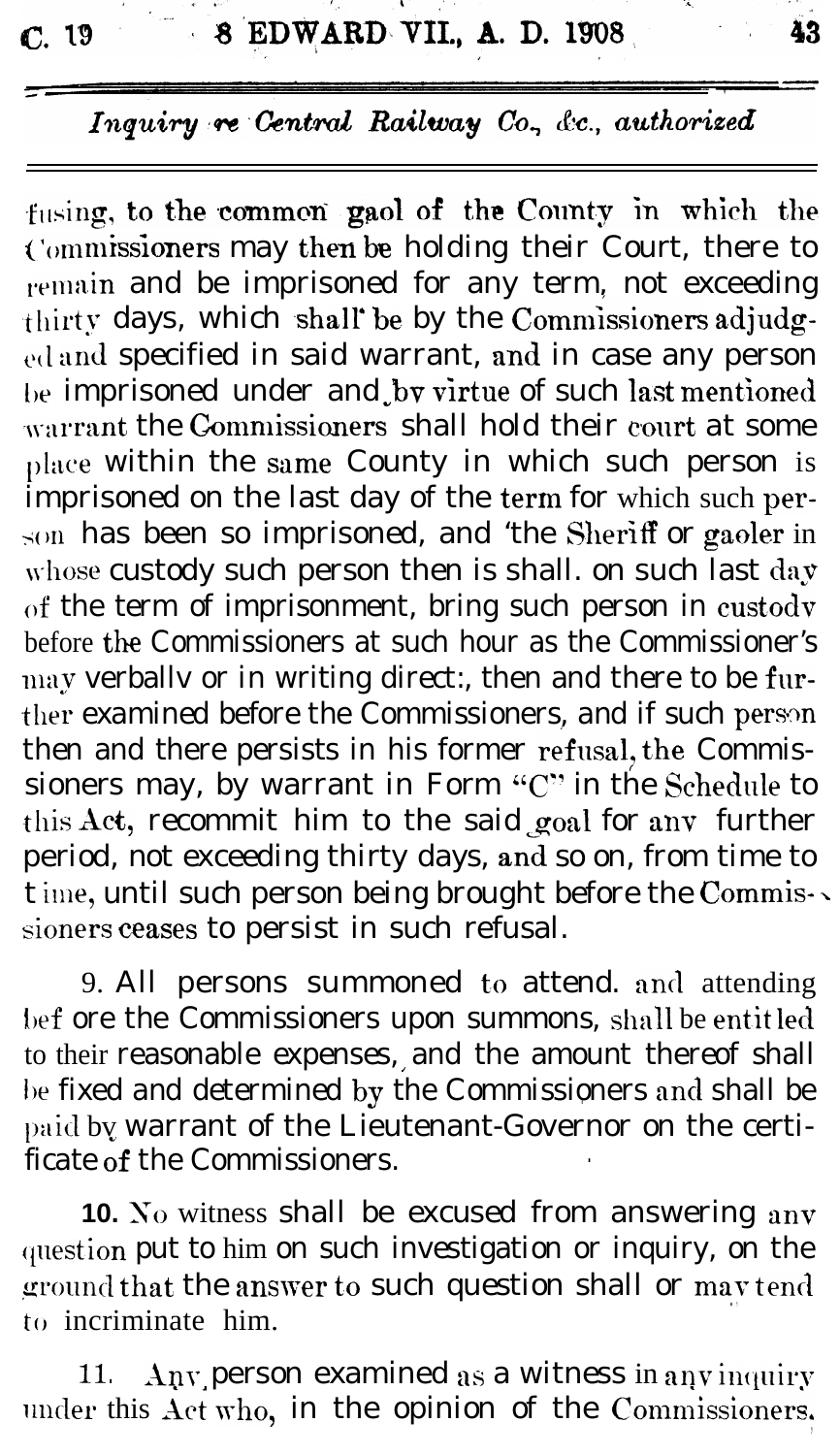makes a full and true disclosure touching all the matters in respect to which he is examined, shall receive a certificate under the hand of the Commissioners stating that the witness has, upon his examination, made a full and true disclosure as aforesaid, and no evidence given or taken under this Act shall be admissible against such person in anv civil proceedings whatever, if such certificate be produced to the Court in which such proceeding is pending.

12. Every examination of witnesses under this Act shall be conducted in public.

113. The Commissioners, when holding their Court, shall have the like powers for the preservation of order therein and for the punishing of any disturbance or contempt committed in the face of the Court, as is possessed by a Judge of the Supreme Court, when sitting for trial of causes at any Circuit Court.

, 14. All Sheriffs, Police Officers or Constables shalI, and they are required to give, when requested by the Commissioners, their aid and assistance to the Commissioners in the execution of their duties under this Act, and they shall be entitled for their services done in **compliance with such** request, to the fees prescribed for similar services by Part IT. of Chapter 188 of The Consolidated Statutes, 1903. The said fees shall be paid by warrant of the Lieutenant-Governor **on** the certificate **of the** Commissioners. .

15. The Commissioners shall report **the** evidence taken before them and their findings thereon **and the pro**ceedings of the Commissioners, to the Provincial Secretary, l to be by him laid **before the Lieutenant-Governor-in-Council. .- -**

16. No action shall be brought or maintained against **the Commissioners, or either cd them, by reason of any act** 

-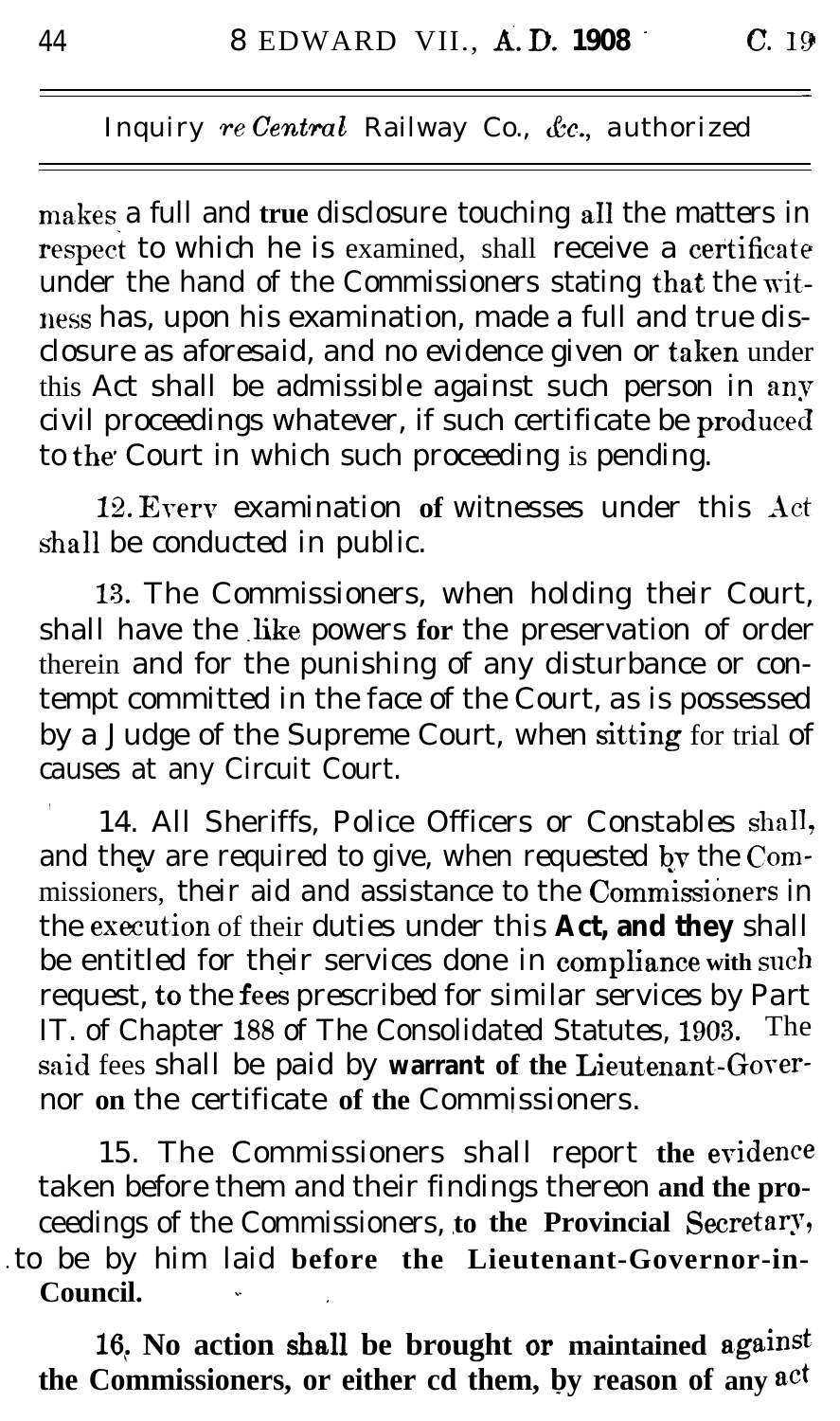t

purporting to be done by him or them in his or their cap**the active as such Commissioner** or Commissioners, unless it shall appear that such act was done by such Commissioner or Commissioners without reasonable cause, and with **actual** malice and wholly without jurisdiction; and if any such action is brought, the defendants may plead the general  $_{\rm issue}$  and/give the special matter of  $_{\rm defence}$  in evidence at the trial of such action. **.J**

**l i .** No action shall be brought against+ any Commissioner or Commissioners appointed to conduct any inquiry under this  $\det$  for anything done in the execution of his or their .duty under this Act, unless such action shall be brought after one month's notice thereof and within six calendar months after the doing of such thing.

**18.** The Lieutenant-Governor-in-Council is hereby empowered to pay the expenses of the Commissioners and for their services by warrant upon the Provincial Treasury out of the public **moneys of** the Province.

19. Xo person shall be liable to any suit, action or \* proceeding, by reason of his publishing a true account of any report of the Commissioners or of any evidence taken by them or either of them.

 $20$  Any person who neglects or refuses to appear before the Commissioners in obedience to any summons under this Act duly **served upon** him, and **offers** no reasonable excuse for such neglect or refusal shall also be liable to a penalty not exceeding four hundred dollars to be recovered with costs under "The Summary Convictions Act" before two Justices of the Peace for the County in which such neglect or refusal takes place, and such penalty, when collected, shall be payable to the Receiver **General for** the use of tlie Province.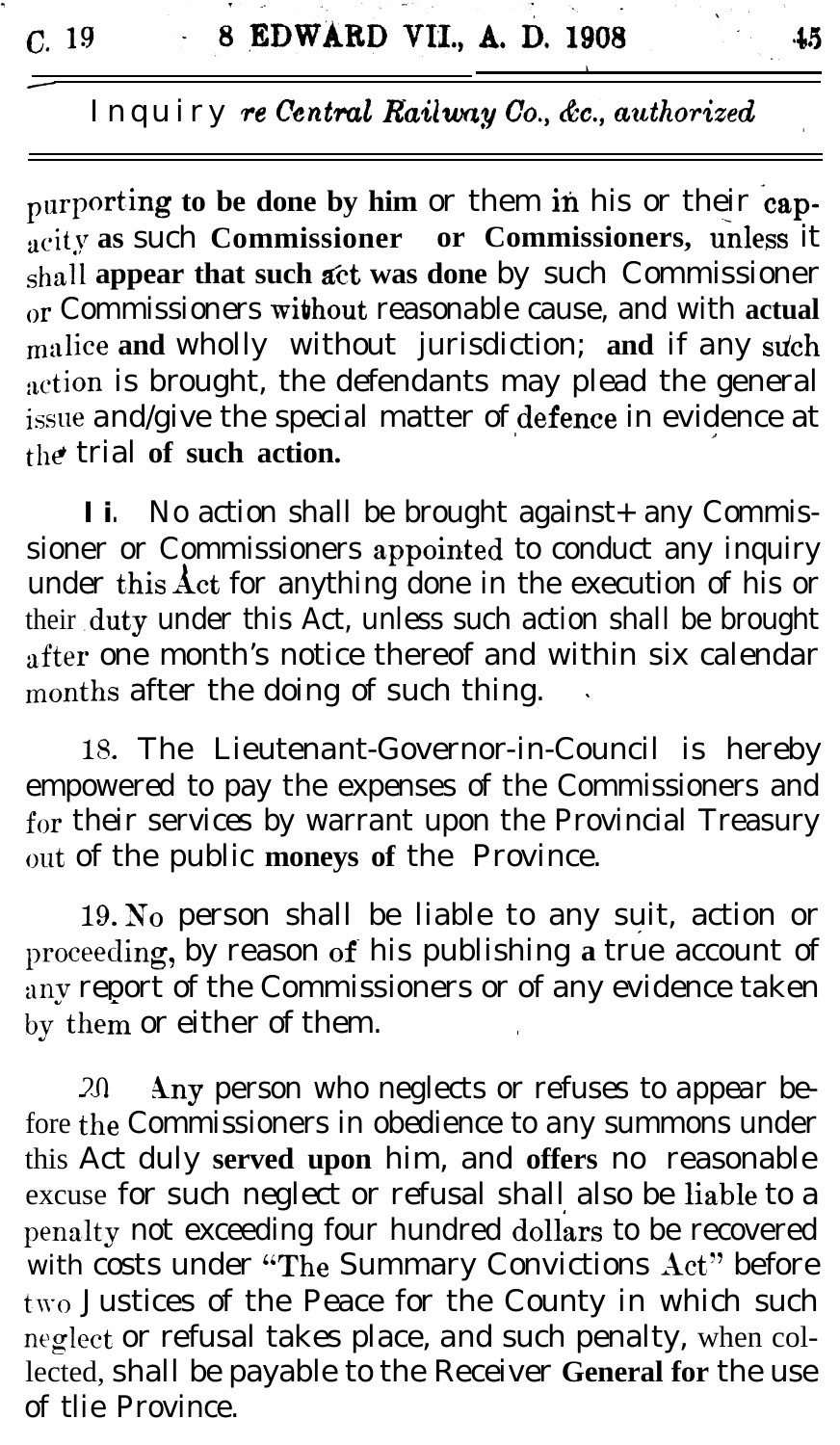21. Should any person be desirous of appearing either in person or bv "counsel at the said investigation or inquiry and of cross-examining the witnesses thereat the Commissioners may permit him to do so to the extent and on the terms that they may deem proper.

22. The Lieutenant-Governor-in-Council is hereby empowered to retain Counsel for the purpose of assisting the Commissioners in their investigation and to pay for the service of such Counsel by warrant upon the Provincial Treasury out of the public moneys of the Province.

### **SCHEDULE.**

### Form A.

To A. **B.**,

You are hereby summoned to attend personally before the Commissioners" appointed under the Great Seal of the Province to investigate (stating the cause), at

at the hour of on the day of o'clock 'in the noon of the same day, then and there to testify the truth according to your knowledge in the matter of the inquiry now pending. and then and there to produce (Specifying the books or documents to be produced), and this you shall by no means omit under the penalties in such case 'provided.

Given under my (or our) hand at the in the County of this A. D., 19 day of (Signature.)

- Commissioner.

#### Form  $\mathbf{B}$ .

To any Constable in the Province of New Brunswick, and to the Sheriff of any County in the said Province:-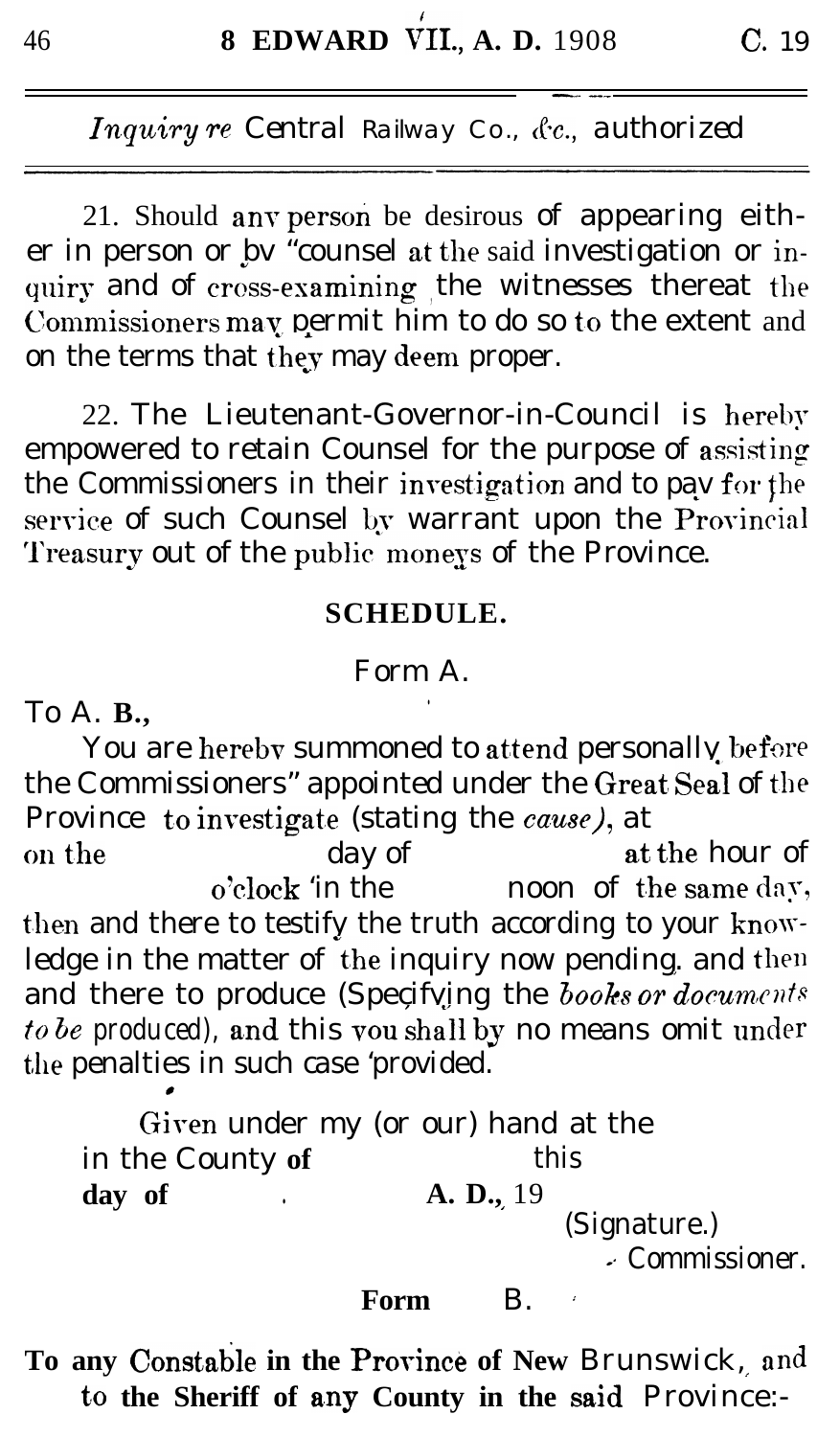of

# *Inquiry re Central Railway Co., &c., authorized*

**Whereas,** a **Summons** was issued by me (or us), a Commissioner (or the Commissioners) duly appointed and acting under the provisions of the Act of the Legislature of Sew Brunswick, passed in the year 1908, intituled "An  $\Lambda$ ct authorizing an inquiry into certain matters connected with the Central Railway Company and The New Brunswick Coal & Railway Company," to A. B., summoning him to appear before me (or us), under said Act, and the said A. B. has not appeared in obedience to said summons, and it has been proved upon oath before me (or us) that said summons has been 'duly served upon the said A. B. personally (or by leaving the same, for him with  $W.Z.$ , an adult person **at** the last and most usual place of abode of the said A. B., at in the County of ), and no escuse having been offered to me (or' us) which in mv (or our) opinion is sufficient for such neglect or refusal Of the said  $A$ . B. to attend in obedience to said summons, I (or me) hereby order and direct you to arrest the said A. B., wherever you may find him within the said Province, and to bring him in custody before me (or us) at in the County of on the day of<br>A. D. 19 at o'clock in the noon. A. D., **19 at** o'clock in the noon, or at anv place or time thereafter to which I (or we) shall have adj ourned the hearing under the said Commission.

Given under my (or our). hand this day of A. D. **19** , at the in the County

> (Signature.) Commissioner.

#### Form C.

A. B., being before me (or us), a Commissioner (or the Commissioners) duly appointed and acting under the pro-